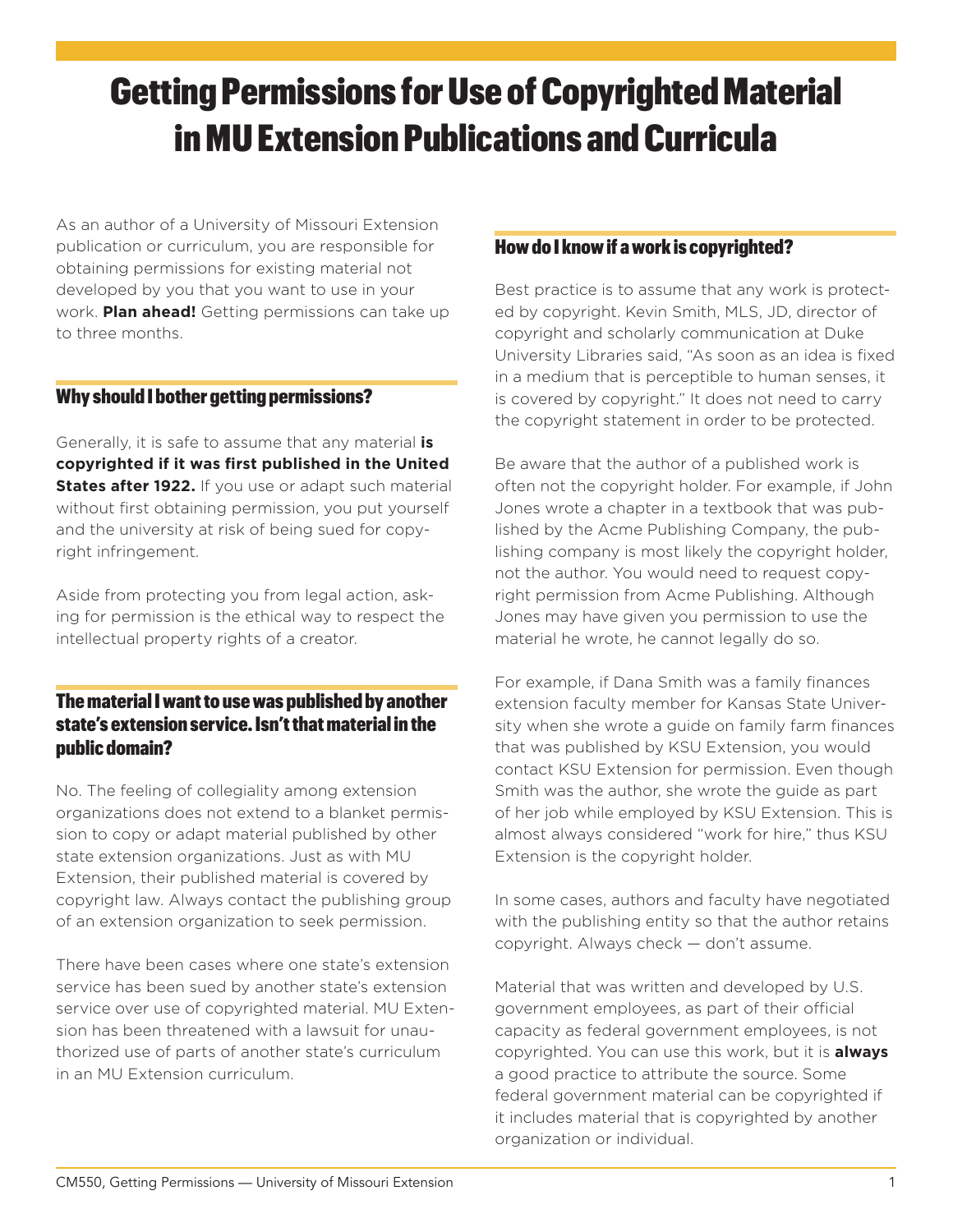#### How do I get permission?

Regard your permission request letter seriously. Once it is signed and returned by the copyright holder, or once they reply by email granting you permission, this letter or email becomes a binding contract.

#### Follow these steps in obtaining permission.

1. **Identify and find** contact information for the owner of the copyright. If this information is not readily available, a good place to start your search is with the [MU Libraries](http://eds.b.ebscohost.com/eds/search/advanced?vid=0&sid=84288755-69c5-4b77-b36f-eb30cf861ae1%40sessionmgr120). <http://library.missouri.edu/>.

If you don't find information about the copyright holder there, ask a librarian for help: [http://library.missouri.edu/contactus/.](http://library.missouri.edu/contactus/ )

- 2. **Compose a letter or an email** message to the identified holder of the copyright. NEVER rely on an oral agreement.
	- a. State who you are and how you intend to use the material (the name of the publication, curriculum, etc., along with a brief description).
	- b. State the name of your publishing organization, i.e., University of Missouri Extension.
	- c. State how the material you are producing will be used (as a manual, guide, participant manual in a curriculum, etc.).
	- d. Clearly identify the exact material that you want to use or adapt.
	- e. Let the copyright holder know whether you want to use his or her exact wording or whether you intend to edit or rephrase the work.
	- f. State whether or not you will charge a fee for the work you are producing. If there is a fee, state how much.
- g. If your work will be available on the MU Extension website in full text, state this in your request and give the URL.
- h. State your intended distribution, e.g., southwest Missouri, the state of Missouri, the Midwest, North America or the world.
- i. State your estimated publishing date.
- j. If you plan to use the copyrighted material in other media, be sure to ask for permission to do so in your letter (for example, PowerPoint slides, video, audio tapes, Moodle or other online course).
- 3. If you are sending a letter of request, be sure to **include a signature and date line** for the copyright holder to indicate his or her agreement. If you are sending an email, ask the copyright holder to reply by email, **including** your requested terms in the reply.
- 4. Ask **how to credit** the copyright holder(s) in your work.

Here's an example of how you can request permission by email, incorporating these four steps.

Good morning Ms. Johnson,

I believe that your organization, University of Florida IFAS Extension, holds the copyright on the guide Green Roofs for Urban Areas: Growing Better Buildings found on your website: [http://sfyl.ifas.ufl.edu/](http://sfyl.ifas.ufl.edu/archive/hot_topics/sustainable_living/green_roofs.shtml) [archive/hot\\_topics/sustainable\\_living/green\\_roofs.](http://sfyl.ifas.ufl.edu/archive/hot_topics/sustainable_living/green_roofs.shtml) [shtml](http://sfyl.ifas.ufl.edu/archive/hot_topics/sustainable_living/green_roofs.shtml).

I am writing a University of Missouri Extension guide on better buildings in urban areas and have found your ideas on green roofs to be invaluable. I am seeking permission to use your descriptions of the types of green roofs to use in my publication. I would also like permission to slightly adapt your material to be suited to the Midwestern climate. I plan to publish this guide in December 2016. It will be online only, in HTML and as a free downloadable PDF.

If you grant University of Missouri Extension permission, your reply to this email can serve as your agreement. Please let me know how you would like to be credited.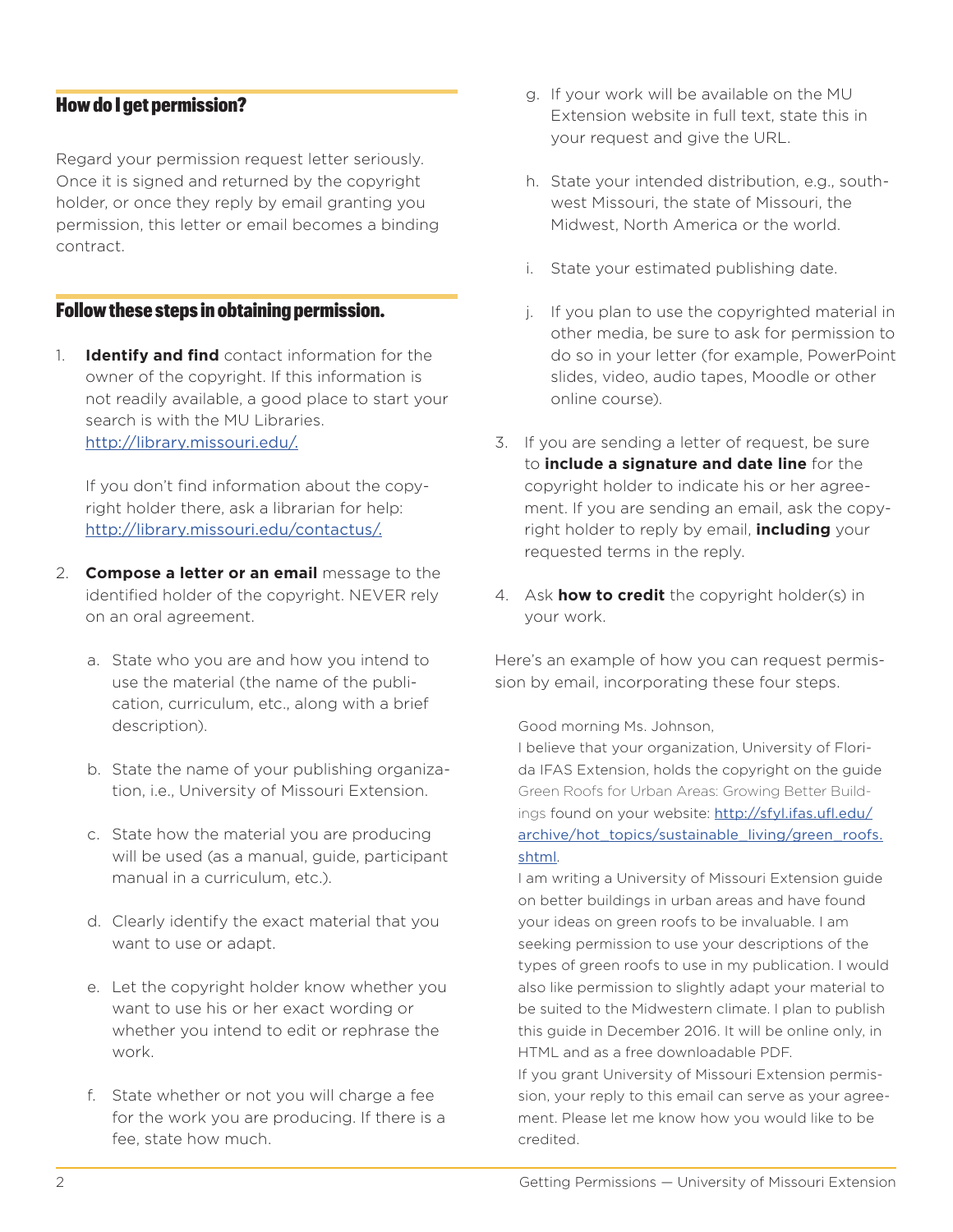- Thanks for your time and consideration,
- Judy Smith
- Housing and Environmental Design Extension
- Specialist
- University of Missouri Extension

You can structure your email request similar to the this example, or you can simply state the details of your request in bullet points.

### Once I receive a written permission, what do I do with it?

Save your electronic copy of the permission. It is a good practice to print out your permission and place it in your hard copy files for the publication or curriculum your are developing.

It is also a good practice to send an electronic copy of your permission to your editor. This helps ensure the chances of the permission being lost or accidentally deleted. Ultimately, the responsibility for securing the permission rests on you.

#### What if I am unable to locate the copyright holder?

Do not use the material. Look for another source. Due diligence in searching for the copyright holder is a good thing, but it does not protect you or the university from a potential lawsuit, should the copyright holder come across his or her material used in your work. In this case, even attributing the copyright holder (without first obtaining permission) will not protect you or MU Extension from a potential copyright infringement lawsuit.

## What about Fair Use? Doesn't Fair Use cover all educational uses of copyrighted material?

No. Fair Use does not automatically apply to educational uses. The best policy is to seek permission for use. The alternative is for the courts to decide, on a case-by-case basis, whether or not Fair Use applies.

To determine whether or not your situation is covered by Fair Use, the law applies four factors:

- 1. Purpose and character of the work
- 2. Nature of the copyrighted work
- 3. Amount or substantiality of the portion used
- 4. Effect of the use on the potential market for or value of the work

 All four factors will be applied and the weight of the factors varies.

Columbia University Libraries discusses these four factors and offers a checklist developed by Kenneth D. Crews (formerly of Columbia University) and Dwayne K. Buttler (University of Louisville). This checklist can help guide you as to whether or not you are within the boundaries of Fair Use. Note that this checklist will NOT make a determination! <https://copyright.columbia.edu> (See the "Copyright Basics" link in the right-hand navigation.)

# I found clip art and a photo I want to use and the website says they are royalty-free. Can I use this without permission?

Royalty-free is NOT the same thing as copyright-free. Royalty-free artwork and photos can be in the public domain and free from copyright, OR they can be free or sold and protected under copyright law. Be sure to read the stipulations for EACH piece of clip art and for EACH photo. The restrictions will vary.

Royalty-free simply means that you have the right to use (or pay to use) clip art or a photo that is copyrighted without having to pay a royalty for **each use** or period of time you use it.

# I found a photo I want to use, but it is covered under a Creative Commons license. What does this mean?

In their words, "Creative Commons is a nonprofit organization that enables the sharing and use of creativity and knowledge through free legal tools.

Our free, easy-to-use [copyright licenses](http://creativecommons.org/licenses) provide a